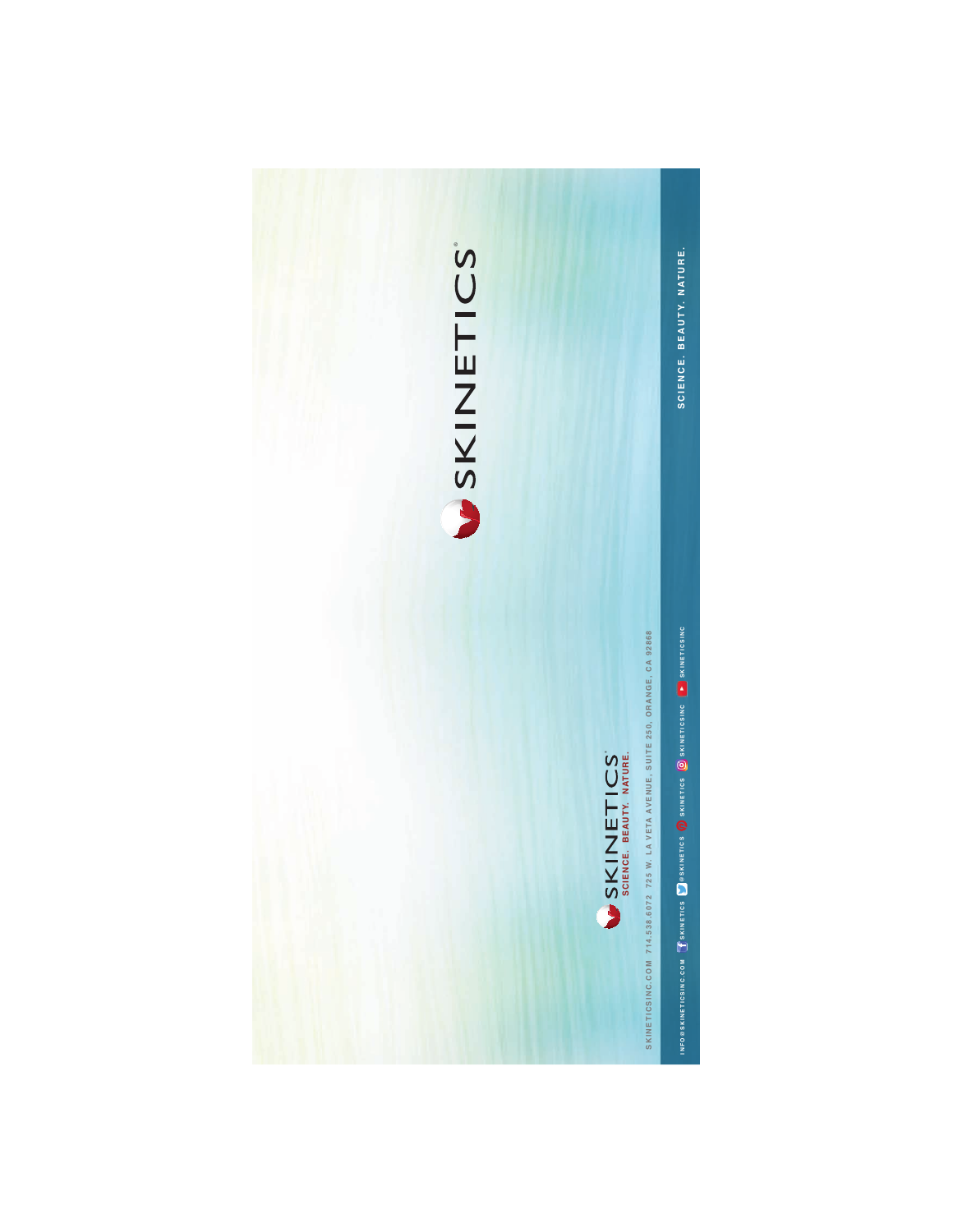### **AT SKINETICS T S KIN ETI C S**

Our main focus is to provide safe, effective skin care treatments, while<br>promoting life-long healthy skin. Each individualized consultation includes promoting life-long healthy skin. Each individualized consultation includes System, identifying your skins unique challenges, while addressing your System, identifying your skins unique challenges, while addressing your a comprehensive skin analysis utilizing the Visia Skin Analysis Imaging a comprehensive skin analysis utilizing the Visia Skin Analysis Imaging Our main focus is to provide safe, effective skin care treatments, while We believe that beautiful, healthy skin is possible no matter what age. We believe that beautiful, healthy skin is possible no matter what age. specific needs and concerns. Our qualified Aestheticians will design a specific needs and concerns. Our qualified Aestheticians will design a skin treatment program customized to your needs. skin treatment program customized to your needs.



Clinical Aesthetician Clinical Aesthetician

## CANCELLATIONS **CANC ELL A TIO N S**

us twenty-four hours (24) in advance of any changes to your scheduled appointment. All<br>services cancelled or rescheduled with less than twenty-four hours (24) notice will result in a services cancelled or rescheduled with less than twenty-four hours (24) notice will result in a 50% charge of scheduled services. We value your time and honor our own policy, so please 50% charge of scheduled services. We value your time and honor our own policy, so please It is our main goal to provide the best care possible in the most time effective environment. It is our main goal to provide the best care possible in the most time effective environment. us twenty-four hours (24) in advance of any changes to your scheduled appointment. All With this same dedication devoted to all of our patients, it is imperative that you inform With this same dedication devoted to all of our patients, it is imperative that you inform remember that your appointment is reserved exclusively for you. remember that your appointment is reserved exclusively for you.

## GIFT CERTIFICATES **GIFT CER TIFI C A T E S**

The perfect gift for any occasion. Available for all services and denominations. The perfect gift for any occasion. Available for all services and denominations. Please ask for details. Please ask for details.

## MEDICAL SKIN CARE PRODUCTS **MEDICA L S KIN CAR E PRO DUC T S**

Skinetics is proud to offer the most innovative, effective medical-grade skin care products<br>that are available only through our physician supervised office. Skinetics is proud to offer the most innovative, effective medical-grade skin care products that are available only through our physician supervised office.

## MEDICAL SKIN CARE TREATMENTS **MEDICA L S KIN CAR E T REATMENTS**

To address the unique needs and challenges of your skin, all treatments are selected by our<br>Aestheticians to achieve desired results. Consultations are required with our Aestheticians To address the unique needs and challenges of your skin, all treatments are selected by our Aestheticians to achieve desired results. Consultations are required with our Aestheticians to maximize your treatment results. to maximize your treatment results.

# REJUVENATE. REPAIR. REVITALIZE. **REJU V E N A TE. REPAIR . R EVI T A LIZE .**

Skinetics is proud to offer the best in medical skin care products; privately developed and Skinetics is proud to offer the best in medical skin care products; privately developed and researched specifically for the unique needs of our office and patients. researched specifically for the unique needs of our office and patients.

## SCIENCE. BEAUTY. NATURE. **SCIE N C E. BEAU TY. NATUR E .**

We provide the latest aesthetic advancements while bringing to you the ultimate in anti-aging<br>and skin rejuvenation treatments. Our specialized treatments are individualized based on<br>the unique needs of your skin, while pr We provide the latest aesthetic advancements while bringing to you the ultimate in anti-aging the unique needs of your skin, while prescribing supervised cosmeceutical grade products and skin rejuvenation treatments. Our specialized treatments are individualized based on for home use. for home use.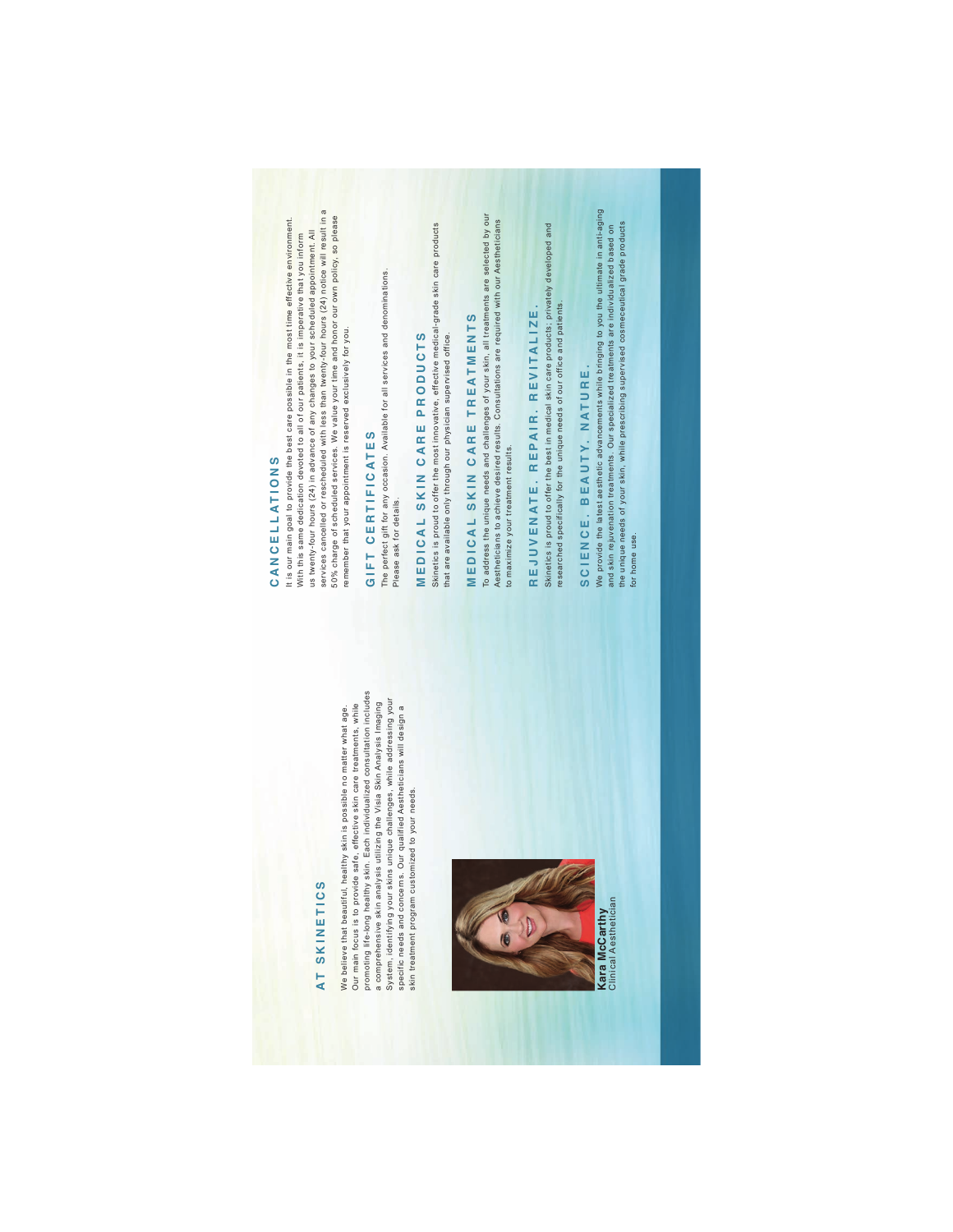| process, the skin is then infused with a specific solution like Vitamin C or Salicylic Acid<br>lesired level of extoliation. The DermaSweep <sup>rM</sup> treats early signs of aging, fine lines,<br>or total skin rejuvenation. Each treatment is customized depending on skin type and<br>exfoliation, as well as circulation. After the dead skin is removed from the exfoliation<br>aSweep <sup>TM</sup> is an innovative particle-<br>ree skin revitalization system that uses bristles and vacuum for a more effective<br>Exfoliation, circulation, rejuvenation! The Derm | OXYGENATING PEEL                                                                                                                                                                                                                                                                                                                          | $$80 - 15$ min  |
|-----------------------------------------------------------------------------------------------------------------------------------------------------------------------------------------------------------------------------------------------------------------------------------------------------------------------------------------------------------------------------------------------------------------------------------------------------------------------------------------------------------------------------------------------------------------------------------|-------------------------------------------------------------------------------------------------------------------------------------------------------------------------------------------------------------------------------------------------------------------------------------------------------------------------------------------|-----------------|
|                                                                                                                                                                                                                                                                                                                                                                                                                                                                                                                                                                                   | and sun damage with anti-aging benefits. The perfect partner for many other therapies<br>healthy cell renewal. This treatment targets every skin condition from acne, rosacea<br>Using 95% pure medical-grade oxygen with hyperbaric pressure that stimulates<br>which enhances the benefits of other procedures such as chemical peels.  | $$160 - 30$ min |
|                                                                                                                                                                                                                                                                                                                                                                                                                                                                                                                                                                                   | OXYGEN RESURFACING PEEL                                                                                                                                                                                                                                                                                                                   | \$135 & up      |
| \$135 & up<br>yperpigmentation, photo-damage, acne, acne scars, surgical scars and dehydrated skin.<br>IGHT COMPLEXION PEEL                                                                                                                                                                                                                                                                                                                                                                                                                                                       | Addresses skin types requiring extra attention: asphyxiated, dry on the surface, oily<br>underneath. Ideal for acne; softens fine lines and provides a smoother skin texture.                                                                                                                                                             |                 |
| Addresses environmentally damaged skin types utilizing hydrogen peroxide, glycolic,                                                                                                                                                                                                                                                                                                                                                                                                                                                                                               | SKIN CORRECTIVE PEEL                                                                                                                                                                                                                                                                                                                      | \$135 & up      |
| is customized to meet the needs of all<br>actic and salicylic acids. This unique treatment<br>skin types.                                                                                                                                                                                                                                                                                                                                                                                                                                                                         | Customized treatment utilizing various acids and enzymes to address specific<br>skin conditions.                                                                                                                                                                                                                                          |                 |
| \$135<br><b>MICROPEEL®</b>                                                                                                                                                                                                                                                                                                                                                                                                                                                                                                                                                        | SKIN RESURFACING PEEL                                                                                                                                                                                                                                                                                                                     | \$450           |
| applied to the skin to help free pores of impacted debris. Finally, Cryogenic Therapy is<br>ayers with either Dermaplaning or an Enzymatic exfoliation. Next, an AHA solution is<br>The MicroPeel® is a safe and effective procedure that can be customized to meet<br>process removes the dead cellular<br>berformed to help relieve inflammation and cool the skin.<br>he needs of all skin types. This unique 3-step                                                                                                                                                           | pores and hyperpigmentation. After one week, a follow-up treatment of the Oxygenating<br>addresses more severe skin conditions, such as acne scars, deep wrinkles, enlarged<br>Mid-depth chemical peel utilizing medical grade Trichloroacetic acid (TCA) which<br>Peel and Dermaplaning is performed to enhance and rejuvenate the skin. |                 |
| CRYOGENIC THERAPY (CO2)                                                                                                                                                                                                                                                                                                                                                                                                                                                                                                                                                           | THE PERFECT DERMA PEEL                                                                                                                                                                                                                                                                                                                    | \$295           |
| *\$35<br>As used in the MicroPeel® procedure, Cryogenic Therapy is known for it's exfoliating<br>be added on to any treatment<br>and anti-inflammatory reducing benefits. *Can I                                                                                                                                                                                                                                                                                                                                                                                                  | component and is the only true anti-aging ingredient offered exclusively in our formula.<br>The Perfect Derma Peel is the only peel that premieres Glutathione as a founding<br>The Perfect Derma Peel works from the inside to repair and nourish the skin by                                                                            |                 |
| \$65<br><b>DERMAPLANING</b>                                                                                                                                                                                                                                                                                                                                                                                                                                                                                                                                                       | diminishing fine lines and wrinkles, eliminating acne and preventing acne marks. Most<br>giving it a radiant glow, refining pores, improving hyperpigmentation, lifting melasma,                                                                                                                                                          |                 |
| *\$40<br>As used in the MicroPeel® procedure, Dermaplaning can be added on to any existing<br>be added on to any treatment.<br>reatment for a deeper level of exfoliation. *Can                                                                                                                                                                                                                                                                                                                                                                                                   | mportantly, the Glutathione element defies the aging process. *Booster can be added into treatment.<br><b>VITAMIN A BOOSTER</b>                                                                                                                                                                                                           | \$50            |
| \$150<br>The MicroPeel Plus® is an in-office procedure that will help smooth fine lines and even<br>skin discoloration while reducing the appearance of acne scars and environmental<br>damage to the skin. Available in two concentrations of salicylic acid, the MicroPeel<br>Plus® can be tailored to fit different skin types and goals.<br><b>MICROPEEL PLUS</b>                                                                                                                                                                                                             | This additive is included to any peel to increase collagen and elastin benefits.<br>Vitamin A speeds up the metabolism of the skin, leaving a radiant glow.                                                                                                                                                                               |                 |
| BODY PEELS ARE AVAILABLE AND ARE INDIVIDUALLY PRICED. ALL PRICES ARE SUBJECT TO CHANGE WITHOUT NOTICE.                                                                                                                                                                                                                                                                                                                                                                                                                                                                            | BODY PEELS ARE AVAILABLE AND ARE INDIVIDUALLY PRICED. ALL PRICES ARE SUBJECT TO CHANGE WITHOUT NOTICE.                                                                                                                                                                                                                                    |                 |

#### **DERMASWEEP**<sup>w</sup> **DERMASWEEP™**

### LIGHT COMPLEXION PEEL **LIGHT COMPLEXION PEEL**

### **MICROPEEL®**

## CRYOGENIC THERAPY (CO2) **CRYOGENIC THERAPY (CO2)**

| As used in the MicroPeel® procedure, Cryogenic Therapy is known for it's exfoliating<br>and anti-inflammatory reducing benefits. *Can be added on to any treatment |  |
|--------------------------------------------------------------------------------------------------------------------------------------------------------------------|--|

## As used in the MicroPeel® procedure, Dermaplaning can be added on to any existing As used in the MicroPeel® procedure, Dermaplaning<br>treatment for a deeper level of exfoliation. \*Can be a **DERMAPLANING DERMAPLANING**

## The MicroPeel Plus® is an in-office procedure that will help smooth fine lines and even skin discoloration while reducing the appearance of acne scars and environmental damage to the skin. Available in two concentrations of salicylic acid, the MicroPeel MICROPEEL PLUS<sup>®</sup><br>The MicroPeel Plus<sup>®</sup> is an in-office procedure that wi<br>skin discoloration while reducing the appearance of a<br>Plus<sup>®</sup> can be tailored to fit different skin types and go<br>Plus<sup>®</sup> can be tailored to fit diff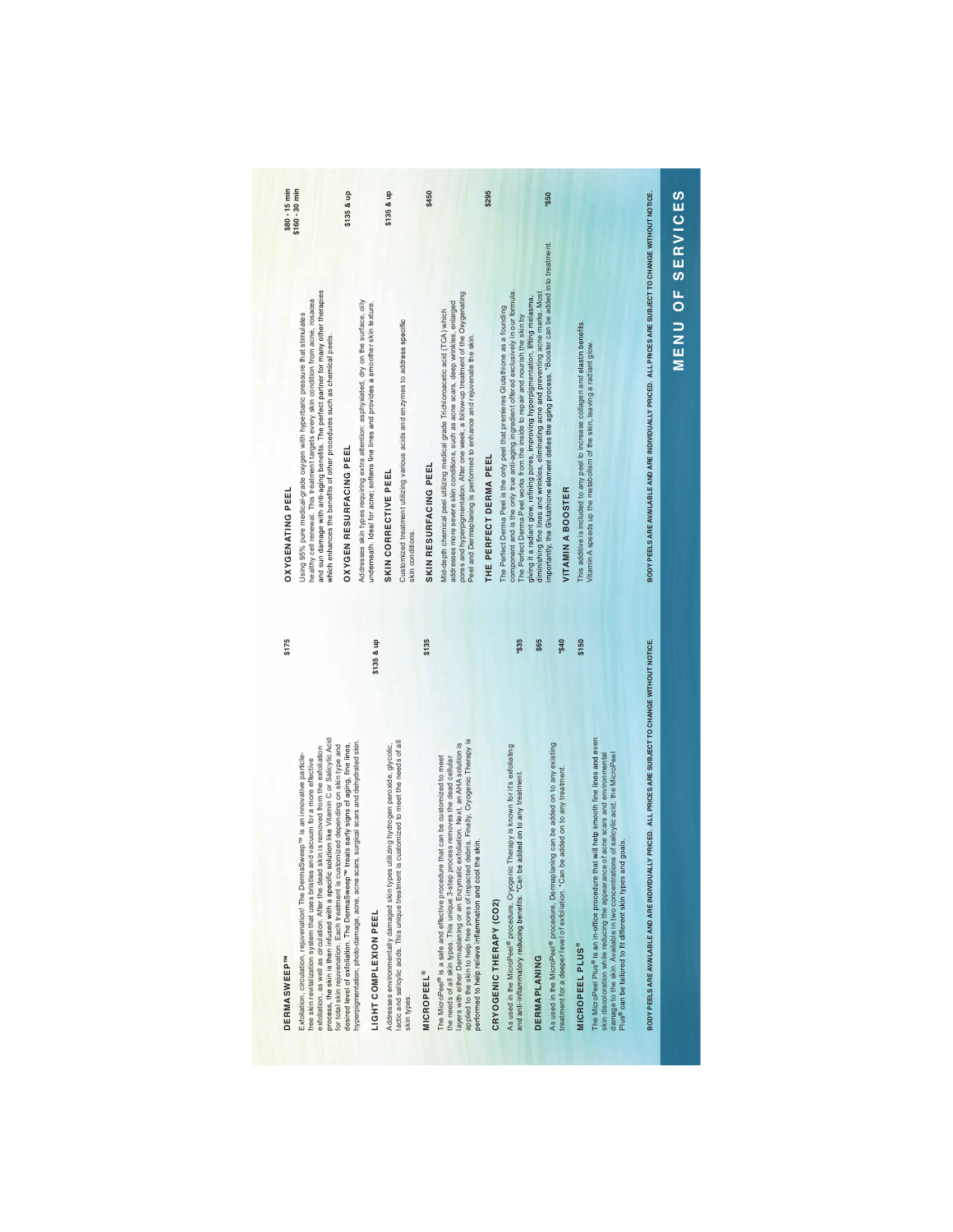| & LASH TINT<br><b>BROW TINT<br/>BROW &amp; LASH T<br/>BROW TWEEZE<br/>BROW WAX</b>                                                                                                                                                                                                                                                                    | \$20<br>\$45<br>$$15 - 20$<br>$$20$ | UPPER/LOWER LIP WAX<br>LASH TINT<br>NOSE WAX | \$30<br>$\frac{20}{20}$<br>\$20 |
|-------------------------------------------------------------------------------------------------------------------------------------------------------------------------------------------------------------------------------------------------------------------------------------------------------------------------------------------------------|-------------------------------------|----------------------------------------------|---------------------------------|
| CONSULTATION                                                                                                                                                                                                                                                                                                                                          |                                     |                                              | \$45                            |
| which point an in-office treatment plan and a specialized home care regimen are discussed<br>Our consultations provide an in-depth skin analysis using the Visia® Imaging System. At<br>* Consultation fee waived with product purchases over \$100.<br>to better understand each individual's skin care needs                                        |                                     |                                              |                                 |
| VIRTUAL CONSULTATION                                                                                                                                                                                                                                                                                                                                  |                                     |                                              | \$45                            |
| qualified Aestheticians design a skin care program customized to your skin's individual needs.<br>home. A 30-minute face-to-face meeting will allow us to address your concerns, while our<br>Our virtual consultation provides an in-depth skin analysis from the comforts of your own<br>Consultation fee waived with product purchases over \$100. |                                     |                                              |                                 |
| BACK FACIAL                                                                                                                                                                                                                                                                                                                                           |                                     |                                              | \$130                           |
| acid application, extractions and back massage; while masking to minimize impurities and<br>This deep cleansing back facial includes a personal skin analysis, skin exfoliation with an<br>finishing with a moisturizing protectant.                                                                                                                  |                                     |                                              |                                 |
| DELUXE FACIAL                                                                                                                                                                                                                                                                                                                                         |                                     |                                              | \$135                           |
| Extended version of the European Facial (includes a hand and foot massage).                                                                                                                                                                                                                                                                           |                                     |                                              |                                 |
| EUROPEAN FACIAL                                                                                                                                                                                                                                                                                                                                       |                                     |                                              | \$120                           |
| This relaxing, effective facial includes a personal skin analysis, deep cleansing, skin<br>exfoliation with steam, extractions, facial and décolleté massage; while masking to<br>minimize impurities and finishing with a moisturizing protectant.                                                                                                   |                                     |                                              |                                 |

BODY PEELS ARE AVAILABLE AND ARE INDIVIDUALLY PRICED. ALL PRICES ARE SUBJECT TO CHANGE WITHOUT NOTICE. **BODY PEELS ARE AVAILABLE AND ARE INDIVIDUALLY PRICED. ALL PRICES ARE SUBJECT TO CHANGE WITHOUT NOTICE.**



Dr. Cary D. Nelson<br>Medical Director **Dr. Cary D. Nelson** Medical Director

Dr. Cary D. Nelson is a board-certified family practitioner, aesthetic and medical concierge and nutraceutical advisor. He earned his undergraduate degree in Psychobiology at the University of California, Los Angeles, Dr. Cary D. Nelson is a board-certified family practitioner, aesthetic and medical conclerge and nutraceutical<br>advisor. He earned his undergraduate degree in Psychobiology at the University of California, Los Angeles,<br>in 1 After a postgraduate spent working with Developmentally Disabled adults and as an EMT, he began his<br>medical school journey at the Universided Autonoma de Guadalajara, graduating in 2000, and then<br>Dr. Nelsing a requisite Fi second year, however, that he found his passion for what was then a "new" field of medicine called Aesthetic Presbyterian Intercommunity Hospital in Whittier in 2005 and finished as Co-Chief resident. It was during his Medicine. Dr. Nelson is dedicated to providing safe and effective aesthetic procedures utilizing leading edge affiliation with Cornell University. He eventually transferred to the PIH Family Practice Residency Program, completing a requisite Fifth Pathway Program at New York Medical College in Valhalla, New York in 2001. After a postgraduate spent working with Developmentally Disabled adults and as an EMT, he began his Dr. Nelson began his internship in the heart of Brooklyn, New York at Wycoff Heights Medical Center in medical school journey at the Universidad Autonoma de Guadalajara, graduating in 2000, and then technology and has begun studying various anti-aging medicine applications.

When he's not working, Dr. Nelson enjoys spending time with his wife, his animals, working out and When he's not working, Dr. Nelson enjoys spending time with his wife, his animals, working out and